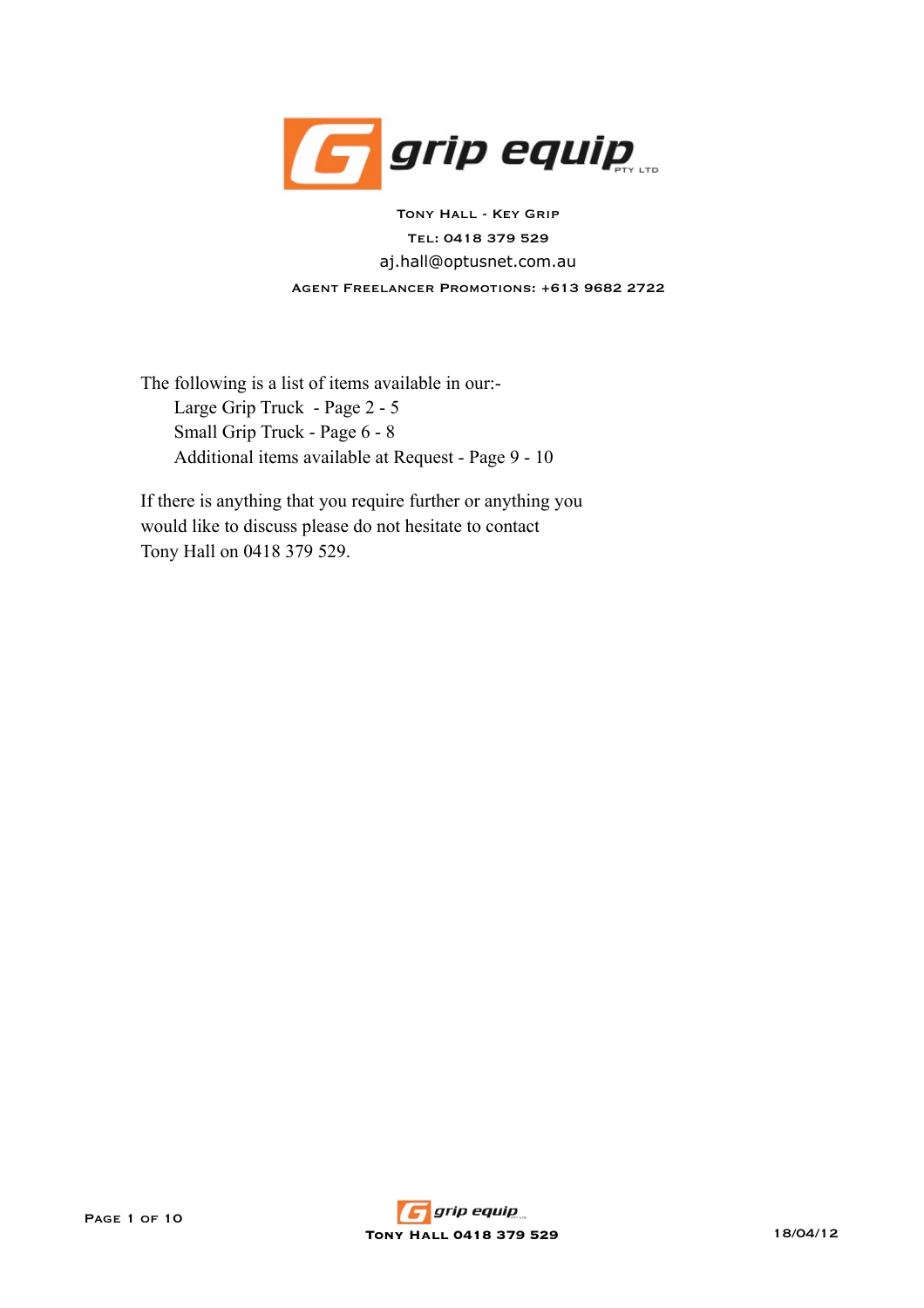# **Large Grip Truck**

## Standard Contents

### **Truck**

Volvo F7, 22 Ton Pantech, Length 10mts, Width 2.4mts, Height 3.75mts Registration: QHW-318

### **Camera Crane**

 Filmair Giraffe Classic Crane Minus 17' to 35' in height, Ridable to 24'6", track wheels and pneumatic wheels. Roll on, roll off system Losmandy Porta-Jib Multi Length arm reach up to 7ft payload up to 45kg

### **Camera Dollys**

Fisher 10, rise and fall, including accessories. Modern Studio 32 Wheel Dolly (Centipede dolly) Modern Studio, Four Wheel Steer Western / Doorway Dolly, with cheese plate deck Filmair Giraffe base Dolly 620mm Gauge

#### **Fisher Dolly Accessories**

Rotating Offset Moy / 150mm bowl High boards, low boards and divers etc 6" Riser 12" Riser Fisher Ubangi, 24" offset Studio Wheels Super Soft Compound Pneumatic Wheels Track Wheels Moy to Euro Adaptor 4 Way Leveling Head, moy Waffle Adaptor Variable Offset Mount Low Shot Head, moy

### **Track**

Precision dolly track AFX: 620mm gauge, 100ft Filmair crane Track: 1 metre gauge, 58ft

### **Camera Accessories**

Walter Klassen Sidestep III 36" Slider Moy /150 bowl 10ft linear rail Slider (Can run Inverted) Pipe Dolly Slider Weaver Steadman 2 & 3 Axis Fluid Head Ronford F7 2 & 3 Axis Fluid Head Panther Gas Bazooka Panther sliding Ubangi II Super base Bazooka base Spyder Hi Hat Moy/Euro Spyder Hi Hat Moy/150mm bowl (Movie Grip folding style) Camera Rocker Plate and Swivel (low shot) Half Head (Static Head or lock bowl) 150mm Paddle Mount, Adjustable, 150mm bowl Paddle Mount, Fixed 3 Feet, 150mm bowl Paddle Mount, Fixed 4 Feet, 150mm bowl Paddle Mount, Fixed 3 Feet, Centre Mounted Arri Slide Plate Dolly/Cam Monitor Vibration Isolator (Moy/150mm bowl)

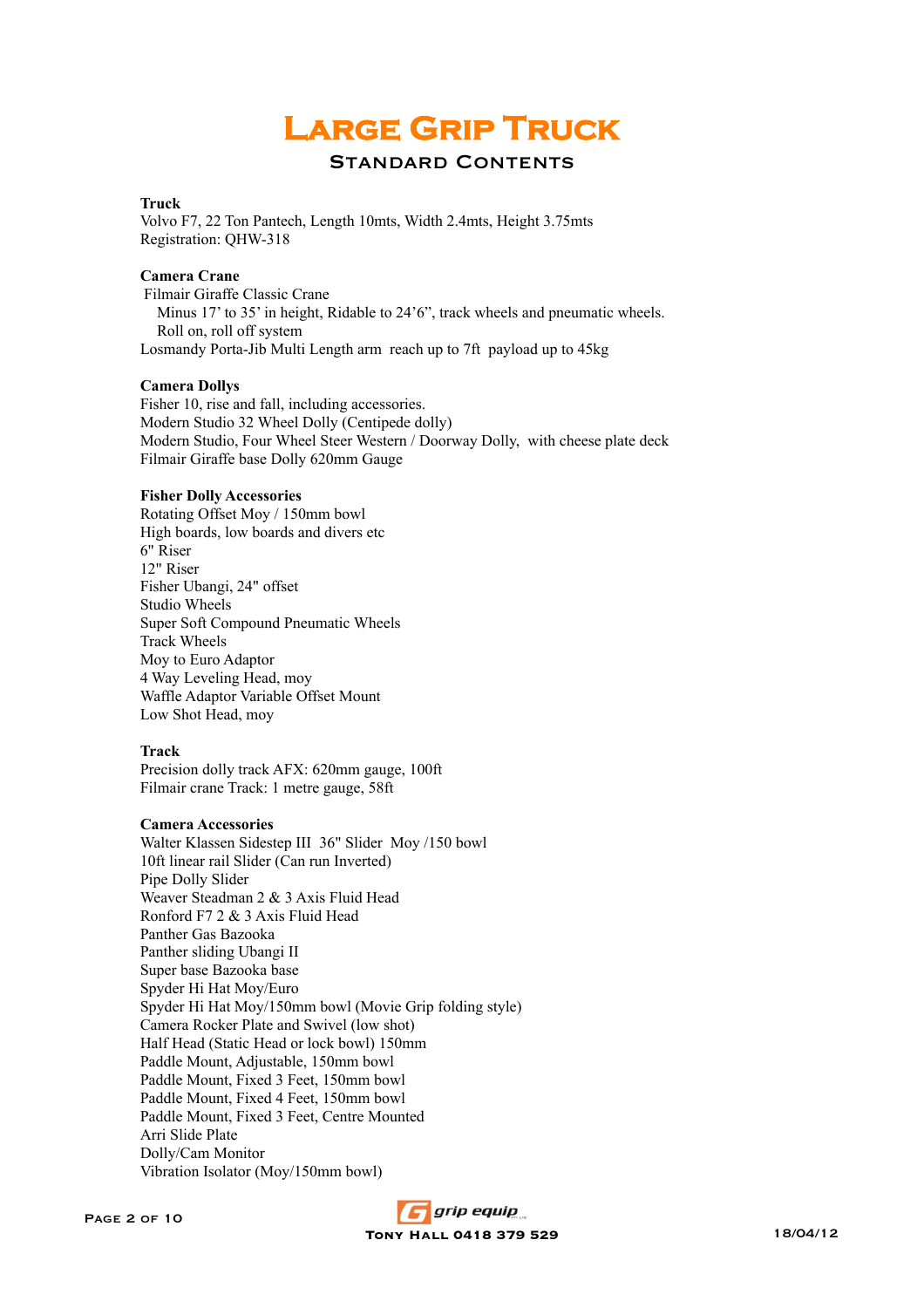# **LARGE TRUCK LIST CONTINUED…**

| EARNE TRUCK ERT CONTH                                                                            |              |
|--------------------------------------------------------------------------------------------------|--------------|
| Camera Accessories Continued                                                                     |              |
| Camera Wok                                                                                       |              |
| Cheese Plate, 45 degrees                                                                         |              |
| Camera Rod Starter 5/8                                                                           |              |
| <b>Bungee Rig</b>                                                                                |              |
| Inclinometer                                                                                     |              |
| Trophy Bowl 150mm                                                                                |              |
| Offset Bowl 150mm                                                                                |              |
| Cine-Saddle                                                                                      | Qty 2        |
|                                                                                                  |              |
| <b>Camera Rigging Equipment</b>                                                                  |              |
| Limpet Mount, 10", with scaffold adaptor                                                         | Qty 4        |
| Limpet Mount, 6", with 5/8 spigot                                                                | Qty 6        |
| Limpet Mount, small oval                                                                         | Qty 1        |
| Limpet Mount, 4" with 5/8 spigot                                                                 | Qty 3        |
| Limpet Mount, 2" with 5/8 spigot                                                                 | Qty 1        |
| 5/8 rigging kit                                                                                  |              |
| Modern Studio Bonnet Mount (can take two cameras)                                                | Qty 1        |
| Norms Hostess (Side Mount)                                                                       | Qty 1        |
| American Ball Heads                                                                              |              |
|                                                                                                  | Qty 2        |
| Rigging Kit, including single pulleys, double pulleys, etc<br>Ratchet Tie downs and load binders |              |
|                                                                                                  |              |
| <b>Camera Rod Starters</b>                                                                       |              |
| Double Dice Clamps                                                                               |              |
| <b>Scaff Starters</b>                                                                            | Qty 8        |
| Carabinas                                                                                        |              |
| Slings                                                                                           |              |
| Shackles                                                                                         |              |
| Moy to Scaff Universal Mounting Plate                                                            |              |
| Chain Clamps                                                                                     |              |
|                                                                                                  |              |
| <b>General Grip Gear</b>                                                                         |              |
| KD Canopy (Instant Marquee with sides) 3000 x 3000                                               | Qty 2        |
| KD Canopy (Instant Marquee with sides) 2500 x 2500                                               | Qty 1        |
| Work Pod (Pop out tent) 1500 x 1500                                                              | Qty 2        |
| Rossco 1600 Smoke Machine                                                                        | Qty 1        |
| 12' x 12' Clear Griff                                                                            | Qty1         |
| 20' x 20' Clear Griff                                                                            | Qty 1        |
| 269 Manfrotto Hi Boys                                                                            | Qty 4        |
| Arri "C" Stands                                                                                  | Qty 5        |
| Matthews "High Roller" Studio Push up stand                                                      | Qty 3        |
| Matthews "High Walker" stand                                                                     | Qty 2        |
| Matthews "Mombo Combo" stand                                                                     | Qty 2        |
| Matthews "Baby" stand                                                                            | Qty 2        |
| Pole Cat - Large                                                                                 | Qty 2        |
| Pole Cat - Small                                                                                 | Qty 2        |
| Mega Deck 2400 x 1200 (8' x 4')                                                                  | Qty 2        |
| Mega Deck Aluminium 1200 x 1200 (4' x 4')                                                        | Qty 2        |
| Mega Deck 600 x 1200 (2' x 4')                                                                   | Qty 1        |
| Steadicam Wind Break                                                                             | Qty 1        |
| Cardellini Clamps                                                                                | Qty 6        |
| Manfrotto Magic Arms                                                                             | Qty 6        |
| Speed Clips                                                                                      |              |
| <b>Adjustable Apple Boxes</b>                                                                    | Qty 2        |
| Hollywood Clamps                                                                                 | Qty 4        |
| <b>Tracking Boards</b>                                                                           |              |
| <b>Apple Boxes</b>                                                                               | 3 Nests of 4 |
| Wedges                                                                                           |              |

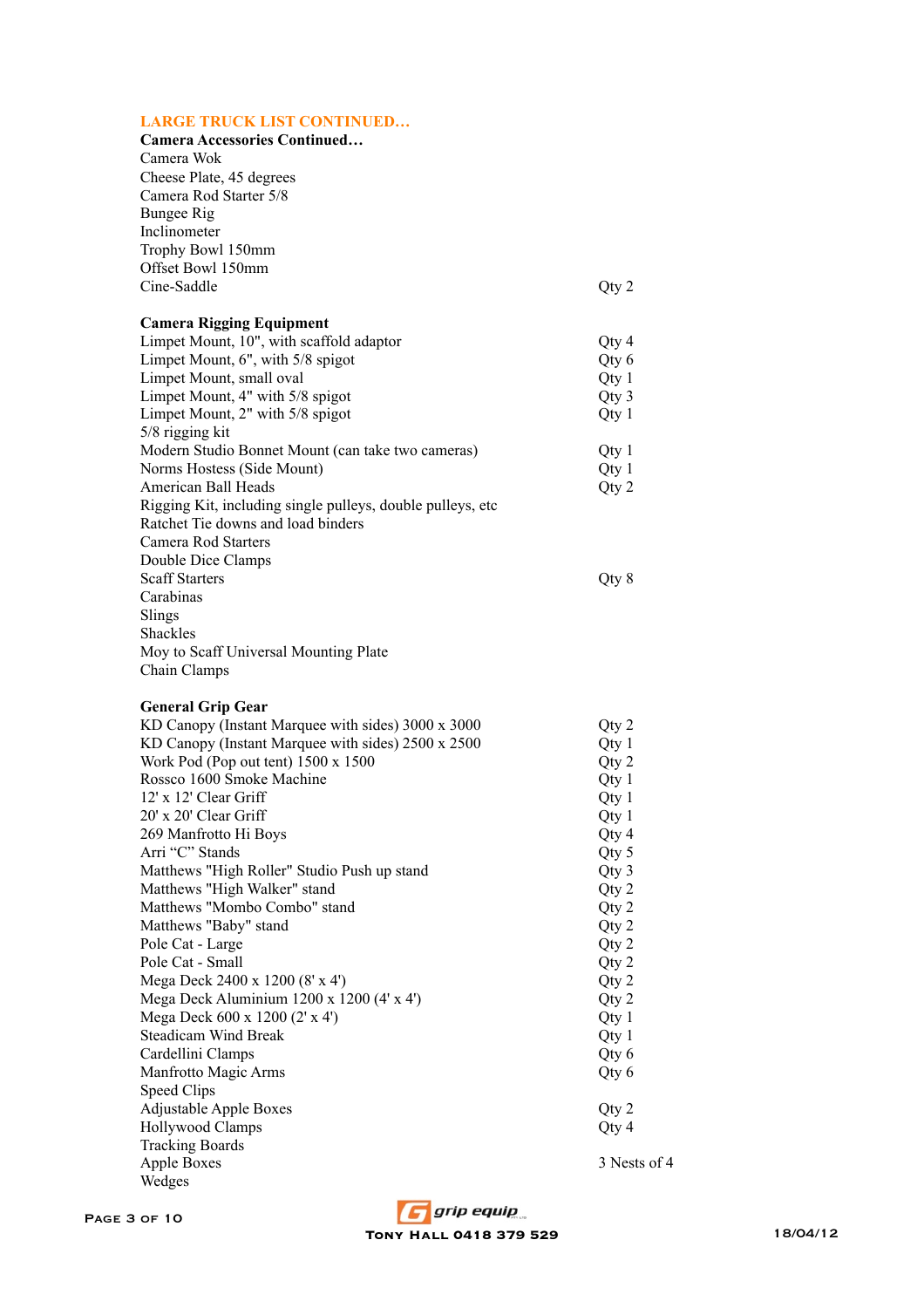## **LARGE TRUCK LIST CONTINUED…**

**General Grip Gear Continued…** Pancakes Kneeling Pads Grovel Mats Track Blocks Finger wedges Two Four Sixes Sushi's Tri Hats Blankets Tarps Tapes Dulling Sprays Large umbrellas Ropes Shot bags

### **Generators**

| 2K Honda silenced, linkable | Oty 1 |
|-----------------------------|-------|
| 3K Honda silenced, linkable | Oty 1 |

### **Honda HP400 Power Carrier:** Rubber tracked equipment mover

Example: Can carry Fisher 10 though heavy mud, sand and rough terrain, hills and creeks etc

### **Scaffolding**

| No-Bolt Tower 6' x 6' x 18' Medium Duty               |        |
|-------------------------------------------------------|--------|
| Scaff Tube 48mm x 4.5mm Scaff Tube                    |        |
| Joiners, internal and external                        |        |
| Scaff starters                                        |        |
| Couplers, 90 degree                                   |        |
| Couplers, swivels                                     |        |
| Aluminium Scaff Planks (4pieces x 12ft)               |        |
| Speed Rail, 1006 feet                                 |        |
| Speed Rail Fittings various, 90's, tees, swivels etc  |        |
| Modern Studio Frame Corners                           | Qty 12 |
| Modern Studio Ears                                    | Qty 4  |
| Modern Studio Pipe Boom Kit                           | Qty 1  |
| Modern Studio 200mm Tri Truss Makers                  | Qty 4  |
| Modern Studio 300mm Tri Truss Makers                  | Qty 6  |
| 12' x 12' Lightweight Scrim Frame                     | Qty 1  |
| 20' x 20' Lightweight Scrim Frame                     | Qty 1  |
| Scaff to Grip Heads                                   | Qty 4  |
| <b>Green and Blue Screens</b>                         |        |
| Digital Green                                         |        |
| $20'$ x $20'$ with ties                               | Qty 1  |
| 12' x 20' with ties                                   | Qty 1  |
| $12'$ x $12'$ with ties                               | Qty 1  |
| $6'$ x $6'$ with ties                                 | Qty 1  |
| 22' x 2' with Velcro (Dutchman or joiner)             | Qty 1  |
| (20 x 40 Digital green screen available, not carried) |        |
| Chromakey Green                                       |        |
| $20'$ x $20'$ with ties                               | Qty 1  |
| $20'$ x 12' with ties                                 |        |
| $12'$ x $12'$ with ties                               | Qty 1  |
| $6'$ x $6'$ with ties                                 | Qty 1  |
| 22' x 2' with Velcro (Dutchman or joiner)             | Qty 1  |
| Roll of 100mm Green tape                              |        |
| (20 x 40 Green screen available, not carried)         |        |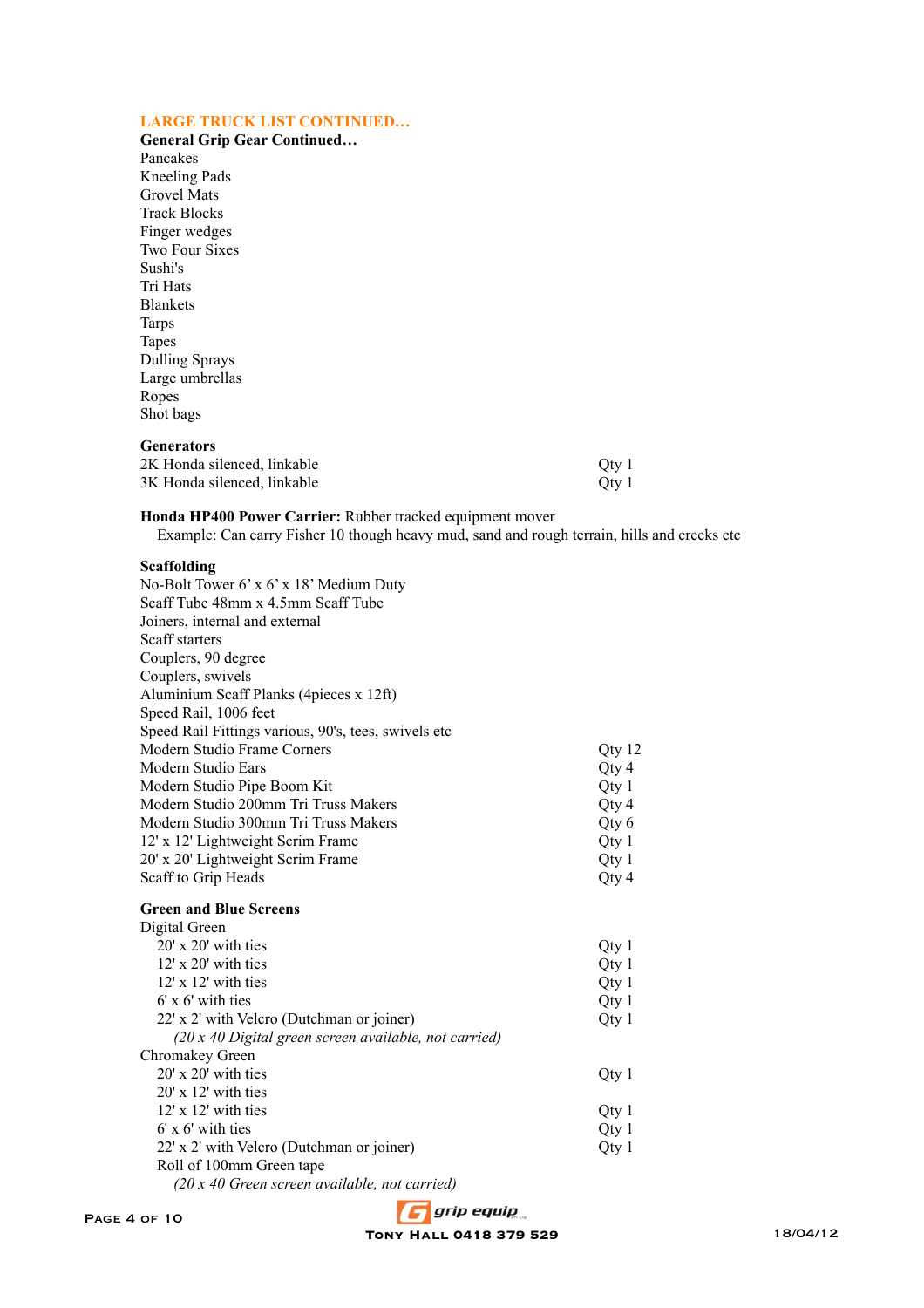### **LARGE TRUCK LIST CONTINUED…**

### **Green and Blue Screens Continued…** Chromakey Blue  $20'$  x  $20'$  with ties  $Qty$  1<br>12' x 12' with ties  $Qty$  1  $12' \times 12'$  with ties  $Qty$  1<br>6' x 6' with ties  $Qty$  1 6' x 6' with ties Qty 1<br>
Roll of 100mm Blue tape Qty 1 Roll of 100mm Blue tape Various Blue scraps *(20 x 40 Blue screen available, not carried)*

### **Negative Fill**

| 12" x 12" Waterproof Black             | Qty 1 |
|----------------------------------------|-------|
| 20' x 20' Waterproof Black             | Qty 2 |
| 6' x 6' Black Molton                   | Qty 1 |
| 10' x 5' Black Molton                  | Qty 4 |
| 12' x 12' Black Velveteen              | Qty 4 |
| 12' x 12' Black Molton                 | Qty 4 |
| 15' x 12' Black Molton                 | Qty 1 |
| 20' x 20' Black Velveteen              | Qty 2 |
| 22' x 15' Black Velveteen              | Qty 1 |
| 30' x 20' Black Molton                 | Qty 5 |
| 20' x 12' Black Molton                 | Qty 6 |
| Floppys $4' \times 4'$                 | Qty 4 |
| Cutters                                | Qty 3 |
| Flippys                                | Qty 6 |
| Cutter $2 \times 6$ (Meat axe)         | Qty 1 |
| <b>Light Diffusion</b>                 |       |
| Scrim half ounce sail cloth, 12' x 12' | Qty 2 |
| Scrim half ounce sail cloth, 6' x 6'   | Qty 1 |
| <b>General Hardware</b>                |       |

| Otv 2            |
|------------------|
| Otv 1            |
| Otv <sub>1</sub> |
|                  |
|                  |
|                  |

Broom Mattock Crow Bar Pinch Bar Assorted timber lengths One roll of black plastic

**Mileage outside 20km Melbourne metropolitan zone is \$1.60 per kilometer.**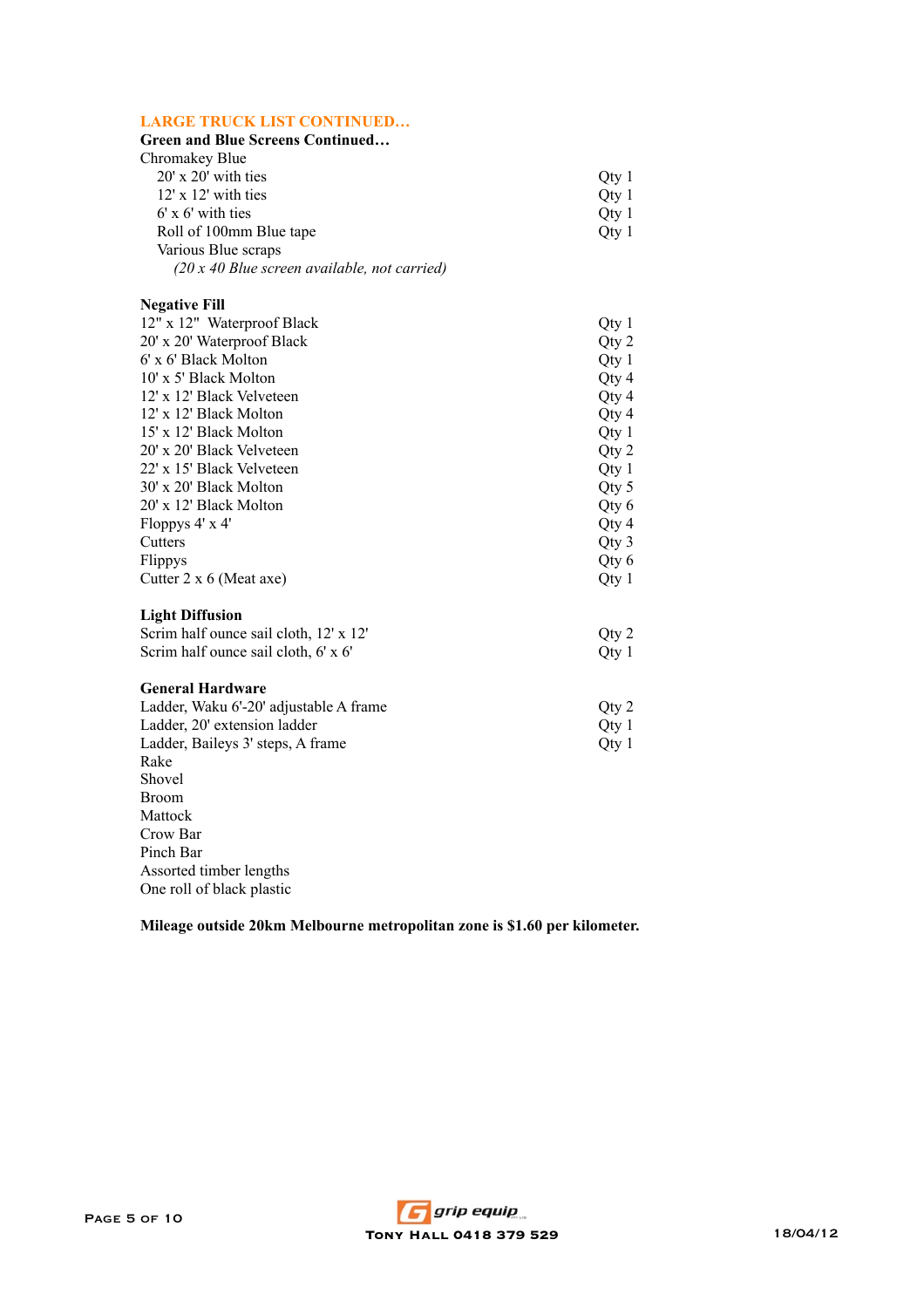# **Small Grip Truck**

## Standard Contents

### **Truck**

Mitsubishi Canter 6 ton GVM Size: Height 3.1mt, Width 2.2mt, Length overall 6.2mts. Registration:- FNY-695

### **Camera Dollies**

Mathews 4 wheel steer weston/doorway dolly. (Rubber or track wheels) Scaff Dolly - Slider 32 Wheel Dolly (Centipede) Variable Gauge runs on tracks or pipe.

### **Track**

| Precision Track 8 Foot<br>Precision Track 5 Foot<br>Precision Track 3 foot<br>Total 48 feet | 5 piece<br>1 piece<br>1 piece |
|---------------------------------------------------------------------------------------------|-------------------------------|
| <b>Camera Accessories</b>                                                                   |                               |
| Weaver/Steadman Two Axis Fluid Head                                                         |                               |
| Trophy bowl 150mm Ronford                                                                   |                               |
| Trophy bowl 100mm                                                                           |                               |
| Off set 150mm and 100mm Ronford                                                             |                               |
| Ronford Paddle Mount 150mm                                                                  |                               |
| Static bowl 150mm                                                                           |                               |
| 45° Wedge/Cheese Plate                                                                      |                               |
| GripTech Spyder High Hat                                                                    |                               |
| Bowl to Euro Adapter                                                                        |                               |
| Scaff to Euro Adapter                                                                       |                               |
| Riser 12 inch (Euro)                                                                        |                               |
| Ladder Mount (Euro)                                                                         |                               |
| Hi Hat (Euro)                                                                               |                               |
| Jim Clifford Mini Jib                                                                       |                               |
| Modern Studio Bazooka Base                                                                  |                               |
| <b>Rocker Plate</b>                                                                         |                               |
| Three Way Leveler                                                                           |                               |
| Camera Wok                                                                                  |                               |
| Wind-up Camera pedestal (Bazooka)                                                           |                               |
| Cine-Quip Min Jib                                                                           |                               |
| Cinisaddle                                                                                  |                               |
| <b>Scaffolding</b>                                                                          |                               |
| 4mt Aluminum Scaffold Planks                                                                | Qty 4                         |
| Assorted length of scaffold tube and fittings                                               |                               |
| Modern Studio Frame Corners                                                                 | Qty 4                         |
| Modern Studio Ears                                                                          | Qty 2                         |
| Modern Studio Pipe Boom Kit                                                                 |                               |
| Modern Studio Pipe Joiners                                                                  | Qty 4                         |
| Modern Studio 300mm Tri Truss Makers                                                        | Qty 3                         |
| Modern Studio Scaff to Grip Heads                                                           | Qty 4                         |
| 12' x 12' Lightweight Frame                                                                 | Qty 1                         |
| Alloy Megadeck 4' x 4'                                                                      | Qty1                          |
| Alloy Megadeck 2' x '4'                                                                     | Qty 1                         |
| Scaff Pipe Spreader Kit                                                                     |                               |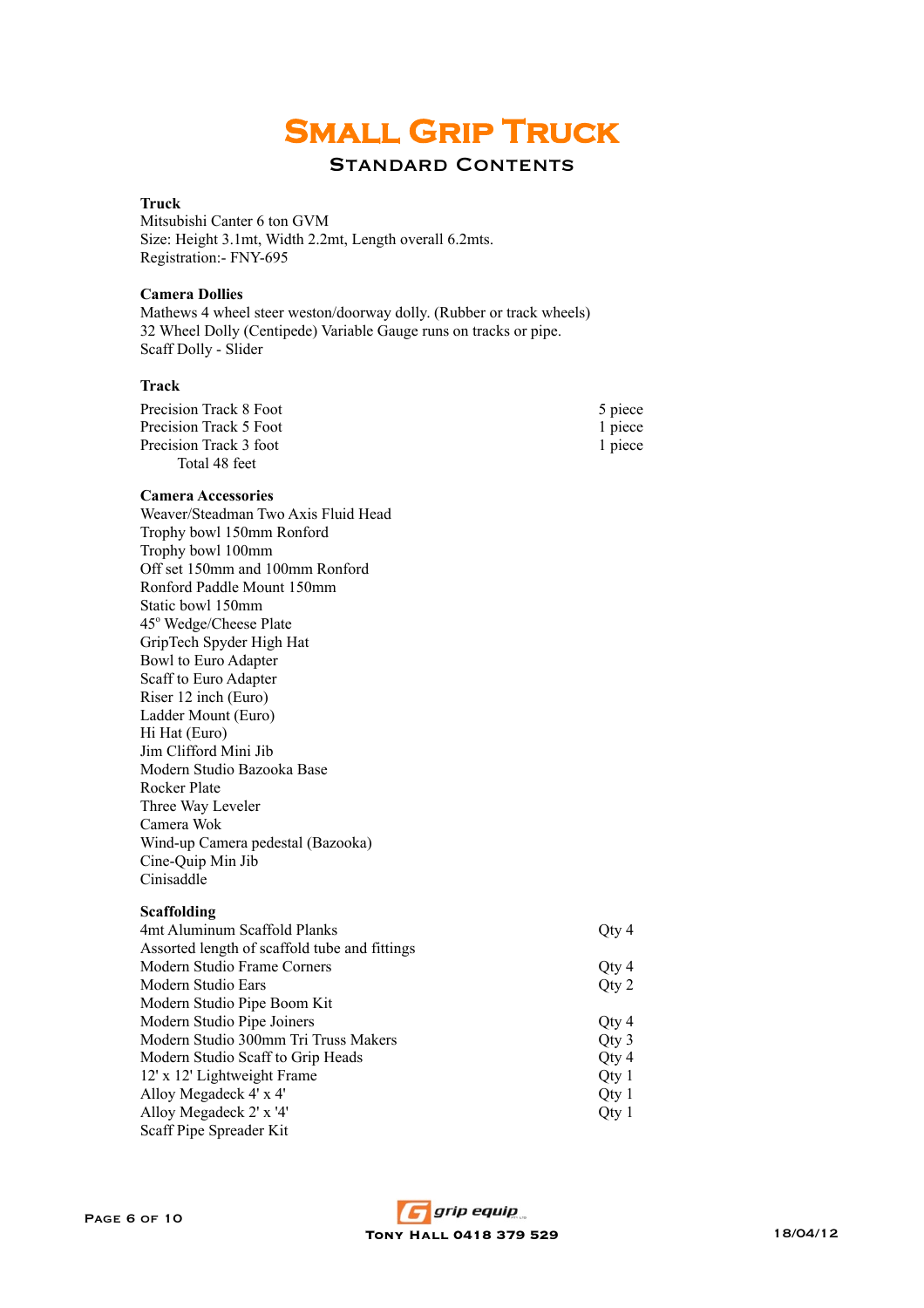### **SMALL TRUCK LIST CONTINUED…**

| Timber                                            |               |
|---------------------------------------------------|---------------|
| 6' x 3' Tracking boards                           | Qty 3         |
| Plus assorted sizes & corners                     |               |
| Various sizes of smaller planks $2 \times 1$ etc. |               |
| Apple boxes 2 nests of six                        | 2 nests of 6  |
| Pancakes 2 sets of 5                              | 2 sets of $5$ |
| Wedges                                            |               |
| $246$ 's                                          |               |
| Flats                                             |               |
| Finger wedges                                     |               |
| Sushi's                                           |               |
|                                                   |               |

## **Stands**

| Arri Avenger "C" Stands             | Qty 5 |
|-------------------------------------|-------|
| 269 Manfrotto 3 stage Hi Boy Stands | Qty 2 |
| Avenger 2 Stage Stands              | Qty 3 |
| Various Cutter Blades               | Qty 5 |
| Medium Combo Stand Avenger          | Qty 1 |
| $4'$ x $4'$ Floppy's                | Qty 2 |
| Flippy (various sizes)              | Qty 3 |
| Cutter $2 \times 6$ (Meat axe)      | Qty 1 |
| Hollywood clamps                    | Qty 2 |
| Big Ben's                           | Qty 4 |
| Magic Arms                          | Qty 4 |
| Pole Cat - Large                    | Qty 1 |
| Pole Cat - Small                    | Qty1  |

# **Negative Fill**

| 10' x 5' Black Molten     | Qty 4   |
|---------------------------|---------|
| 12' x 15' Black Velveteen | Qty 1   |
| 20' x 20' BlackMolten     | Qty 1   |
| 12' x 12' Black Molten    | Qty 5   |
| 16' x 4' Black Velveteen  | Qty 1   |
| 8' x 4' Black Velveteen   | Qty 5   |
| 10' x 4'Black Velveteen   | Qty 6   |
| 6' x 6' Frame Black       | Oty $1$ |
| Plus assorted hankies.    |         |

# **General Grip Equipment**

| 2k Honda Generator                                       |       |
|----------------------------------------------------------|-------|
| Work Pod (Pop out tent) $1500 \times 1500$               | Qty 2 |
| 3mt x 3mt KD Marquee with sides                          | Qty 2 |
| Assorted electric tools; hand tools and various hardware |       |
| $6'$ x $6'$ Blue Screen with frame                       | Qty 1 |
| Steadicam Windbreak                                      |       |
| Cardellini Clamps                                        | Qty 4 |
| Safety harnesses and ropes                               |       |
| Tapes, sprays and general on set equipment.              |       |
| Black plastic                                            |       |
| Drummers stool                                           | Oty 2 |
| Umbrellas                                                |       |
| Kneeling pads                                            |       |
| Tarps                                                    |       |
| Ropes                                                    |       |
| Ratchet straps                                           |       |
| Gardening tools including rake                           |       |
| Mattock                                                  |       |
| Spade                                                    |       |
|                                                          |       |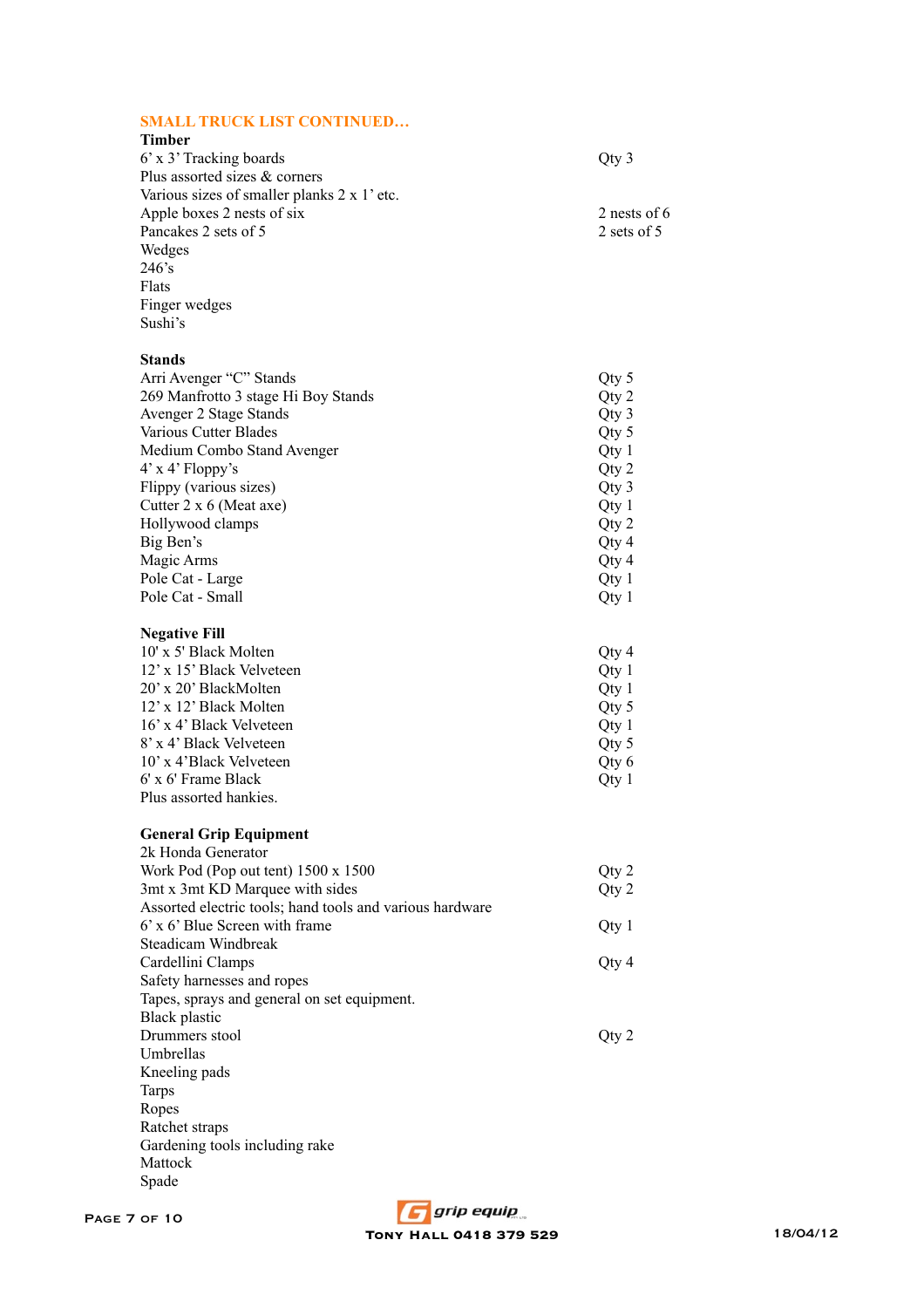### **SMALL TRUCK LIST CONTINUED…**

**General Grip Equipment Continued…** Chain grips Safety wires General rigging gear Waku 6' to 20' Ladder and step-ladder Car Detailing Kit Shot bags  $Qty 25$ 

Milage outside 20km Melbourne Metropolitan zone is \$1.20 per kilometre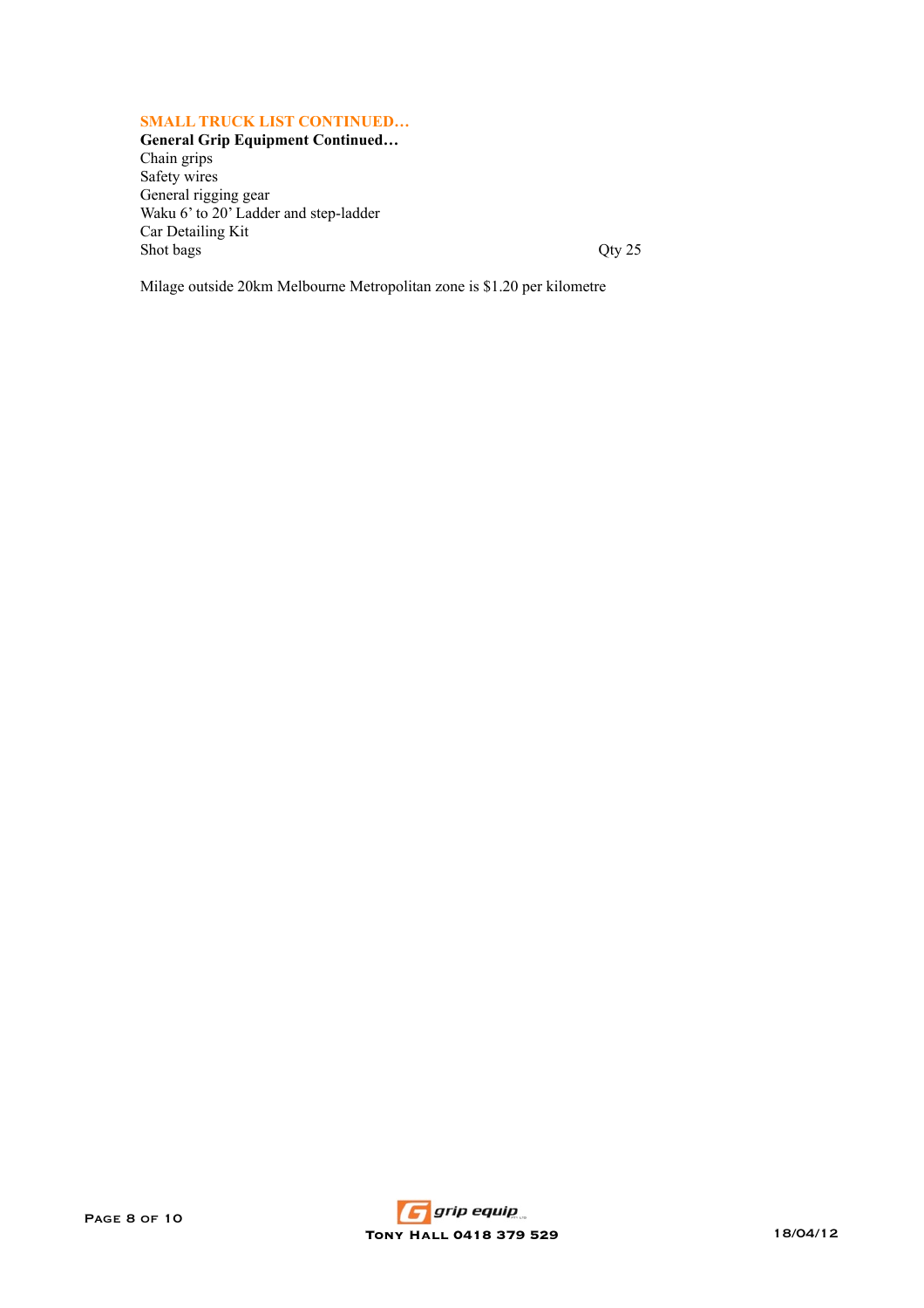# **Additional Items Available**

**The following items are in addition to what is on the individual package lists.**

**Nissan Navara** 4 x 4 Tray, with tow bar.

**Toyota Landcruiser** 4 x 4 Tray, with tow bar and winch.

**EZGO Golf Cart** with steadicam mounts (shoot forward or backwards). Designed as a utility for moving equipment on sensitive lawns, bike paths, parks etc. Comes on own trailer.

**Assotechnica Tube Crane.** Lens Height 2' to 14'.

**Yamaha 4x4 Quad Bike.** Front and rear platforms for steadicam or hard mounts

**Egripment Mini Jib 3'**Lift mounts to legs or dolly.

Assotechnia Tube Crane: Lens Height 2' to 14' **Scorpion Crane** Lens Height 12'

Scorpion Track 600mm wide, 76 ft and 180° Curve

**Wheelchair Dolly** Custom made for film work.

**180 deg Curved Track** (four pieces) elemack type fixed

| No- Bolt Scaffold Tower $6' \times 6' \times 18'$ Medium Duty on own trailer | Otv 1 |
|------------------------------------------------------------------------------|-------|
| <b>Crash Boxes</b> (Ned Kelly's)                                             | Otv 2 |

- **Splash Box** Qty 1
- **Speed Rail Scaff Kit 40mm (1¼")**

### **Miscellaneous Items**

6' x 4' x 12' Oldfields Scaffold Tower

| Ladder 40' Extension                  | Qty 1                                   |
|---------------------------------------|-----------------------------------------|
| Ladder 15 foot step ladder, wide base | Qty 1                                   |
| Mega Deck 1200 x2400 (8' x 4')        | $Qty 5$ (2 more are in the large truck) |
| Mega Deck 1200 x 1200 (4' x 4')       | $Qty$ 2 (2 more are in the large truck) |
| Turntable, electronic 600mm           | Oty $1$                                 |
| Turntable, manual 1200mm              | Qty 1                                   |
| 4' x 4' Reflector boards, gold        | Qty 1                                   |
| 4' x 4' Reflector boards, silver      | Qty 1                                   |

Bicycle Tow Dolly (tows bicycle behind tracking vehicle for close up)

Body Mount

Electronic Macro Product Dolly

"I" Beam, pair, 20' each